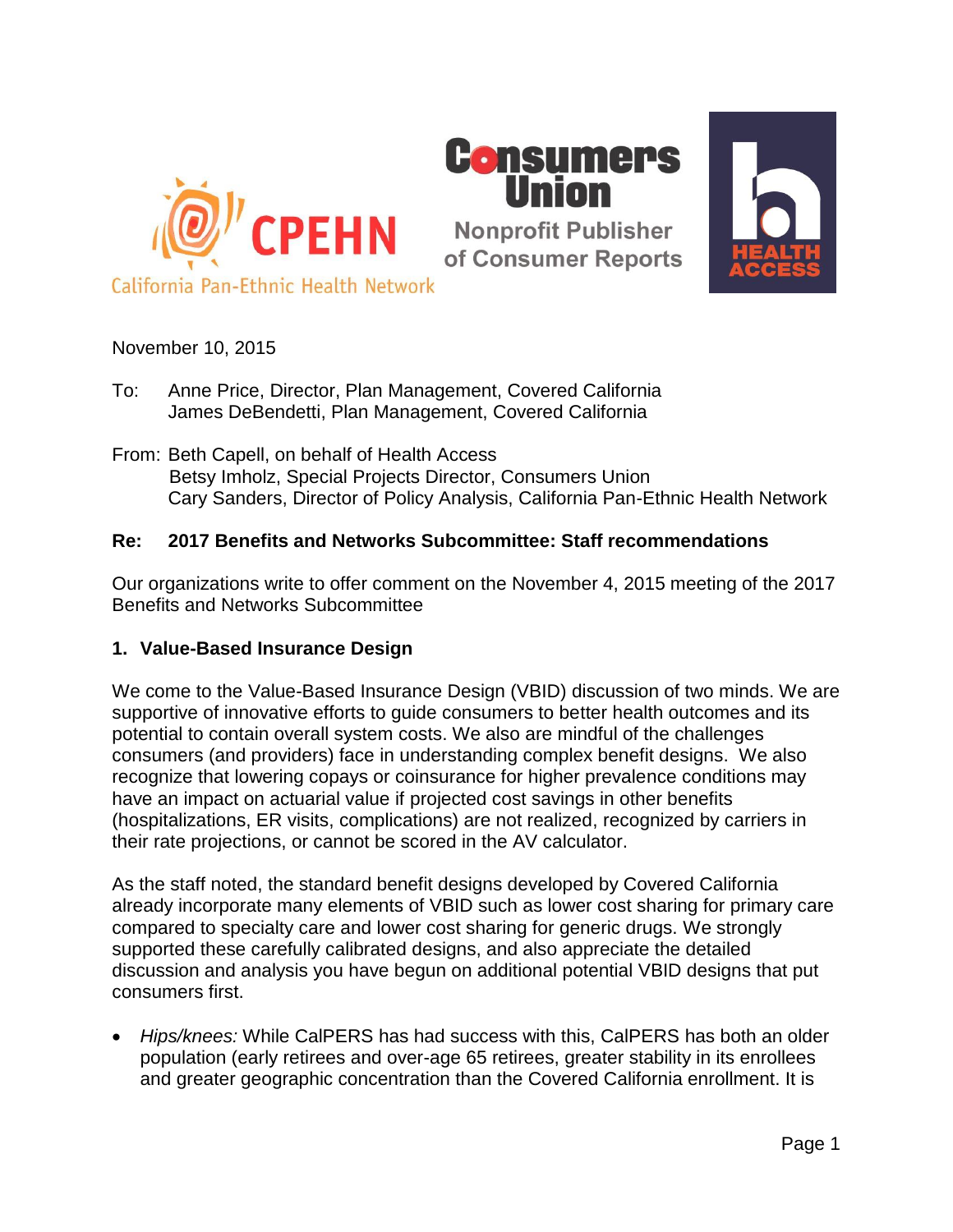also worth noting that CalPERS had difficulty replicating its success with other procedures.

- *Ambulatory Surgery Centers:* sadly in California, ambulatory surgery centers are not regulated in the same manner and to the same degree as hospitals. Ambulatory surgery centers are not subject to the nurse ratios, are not required to report healthacquired infections or other preventable conditions that cause consumer harm, are not subject to fines for unsafe care, and are regulated primarily through industry selfaccreditation. This lack of oversight has resulted in scandals such as the Lap-Band scandal in Southern California. For these reasons, we do not support steering consumers to ambulatory surgery centers without very considerable consumer protections that are beyond the scope of Covered California as a purchaser rather than a regulator.
- *Diabetes:* Based on survey data and various studies, we would anticipate a diabetes prevalence of 8%, plus or minus 2%. This is much higher than the plans report which makes us question whether the plans have sufficient information on their enrollees. We are supportive of lowering copays for diabetes medicines and equipment (test strips, glucose meters) as well as diabetes education (if this is not already covered as a preventive benefit). We understand that such care should be stratified based on risk. We look forward to hearing from the plans what each of them does with respect to diabetes care under the current benefit designs and to your analysis of the actuarial and cost-sharing impacts. We also emphasize that intensified disease management programs and focused education on the new benefit design for all plan staff, consumers, and providers should be complements to any such strategy

# **2. Potential Benefit Design Changes**

We recognize that trending forward of the AV calculator may require increased cost sharing, particularly for the bronze plan. We remind ourselves that the State of California has the statutory authority to operate its own AV calculator: this statutory authority was granted because the Legislature (and Governor) recognized the dominance of managed care in California and the likelihood that California would make different policy choices in implementing the Affordable Care Act than other states. If more comprehensive data becomes available in the future—through Covered California's efforts with Truven or a potential All-Payer Database the State may undertake in the future—we urge reconsideration of developing our own AV calculator (and risk-adjustment system) that recognizes California's unique characteristics.

Below we outline comments on specific adjustments proposed and also look forward to Covered California's analysis of the financial trade-offs from the various combinations of adjustments under consideration.

 *Change to Drug Tier 1 Copay for All Plans:* We support replacing co-insurance for generic drugs for the bronze plan with a copay. We also recognize that most generic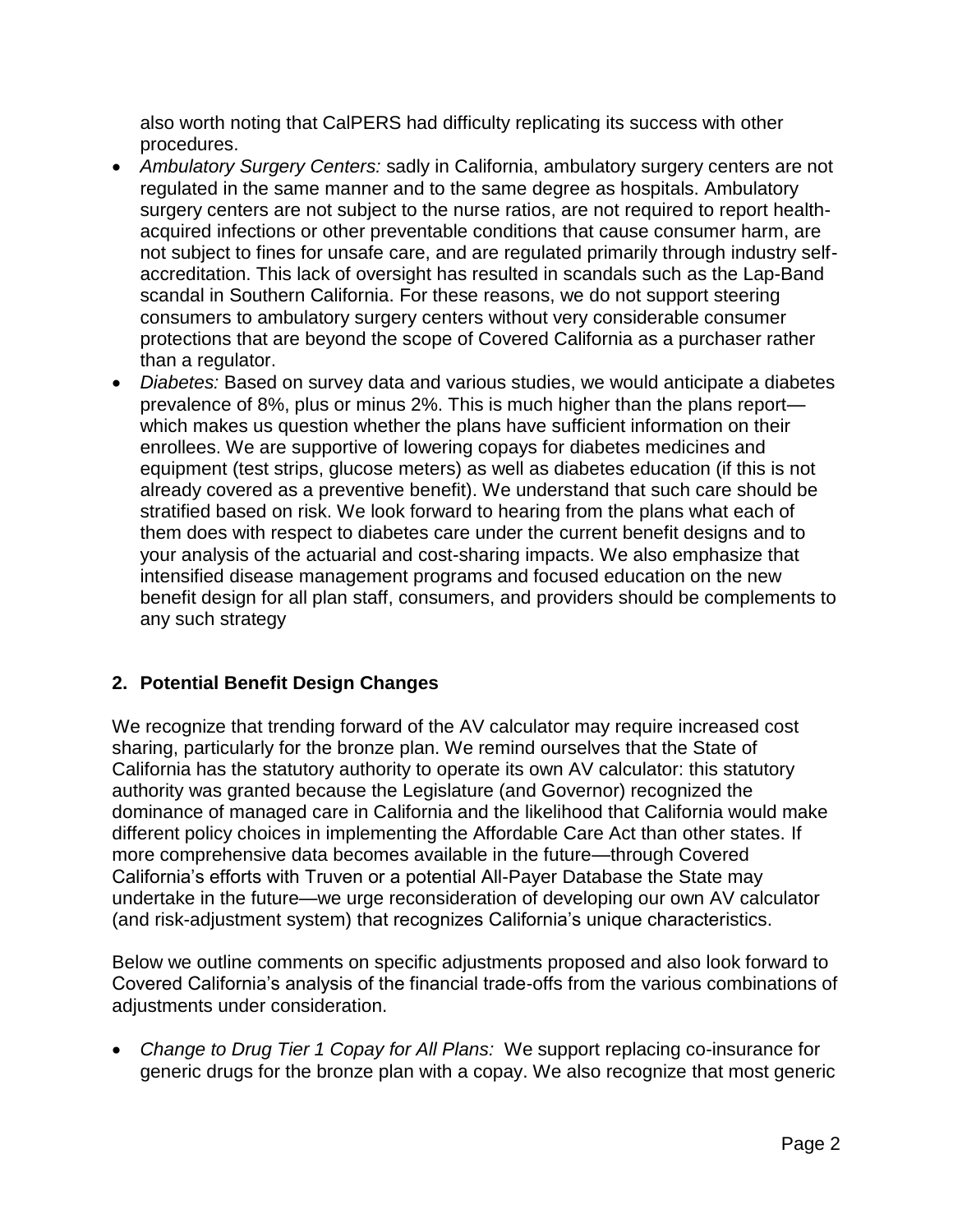drugs cost less than \$20 and that the 50% rule on drug cost sharing as well as the impact on actuarial value must be taken into account.

- *Urgent Care Cost Sharing:* We support elimination of a differential copay for urgent care both because of the inability of plans to administer the differential copay from primary care and because doing so will keep urgent care services affordable and while still incentivizing consumers to avoid unnecessary emergency room services.
- *Remove physician/surgeon fees:* We support removing the separate physician/surgeon fees from facility care. We would also support converting this to a copay at appropriate levels for each metal tier.
- *Remove emergency room deductible:* The application of the deductible to emergency room care for the silver tier has created a "gotcha" situation for consumers: consumers think the copay for the ER is \$250 and then a few weeks later get a bill for the deductible of as much as \$2250. Consumers who make less than 400%FPL literally do not have \$2,500 in liquid assets to use to pay for an ER visit, yet that is what the current silver benefit design imposes on them.

The ER copay is already much higher than the copay for primary care or specialist care, so consumers are steered toward the doctor's office. Consumers are not clinicians: California law does not expect consumers to be able to diagnose themselves. ER visits must be covered, even if out-of-network, unless the plan can demonstrate that the care was not provided or that the consumer did not reasonably believe they needed emergency care.

- *Lower copays for Silver plan:* We support lower copays! We also recognize that there are constraints in terms of actuarial value.
- *Lower copays for primary care and specialist:* Again, we support lower copays. We also recognize that there are constraints in terms of actuarial value.

## Increase Consumer Cost Share

- *MOOP:* Very few consumers, thank goodness, hit the annual maximum out of pocket limit or MOOP. But for those who do, this protects them from bankruptcy. On a list of bad choices, we accept that a potential increase in maximum out of pocket limit is one of the most impactful in terms of AV.
- *Deductible:* Rising deductibles in the health insurance marketplace are one of the biggest hindrances to consumers seeking and receiving necessary care. While increasing the deductible for the bronze plan may make sense, increasing the silver deductible by \$500 seems too big a jump. If the deductible needs to be increased to meet AV, then we would ask that the Covered California staff look at increasing the medical deductible for the silver product to \$2,500 rather than \$2,750.
- *Inpatient Fee:* The proposed increase in co-insurance from 20% to 25% is a big jump: how many more consumers will hit the MOOP because of this?